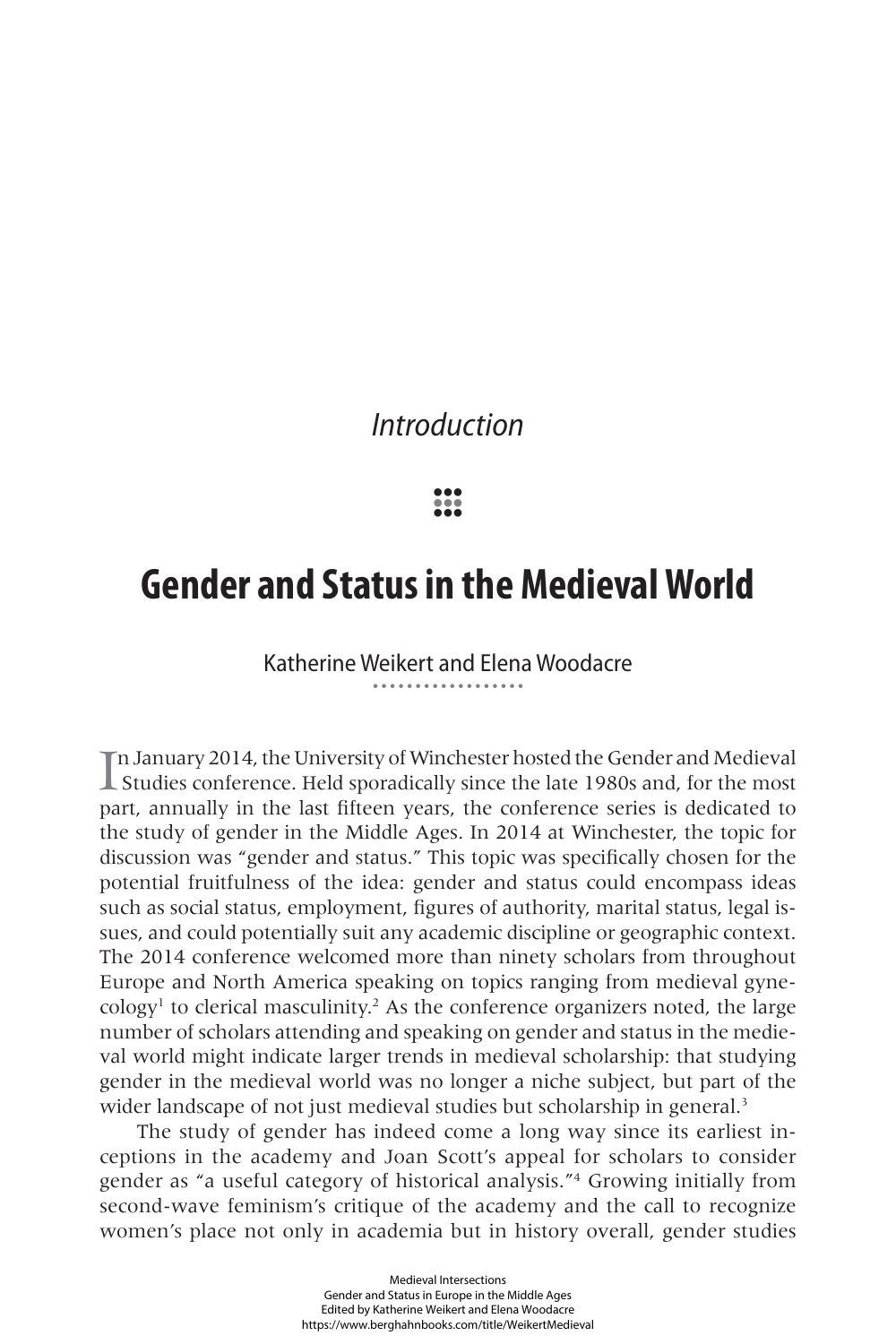in turn grew from third-wave feminism's recognition of the value of difference with "an inclusive and non-judgmental approach that refuses to police the boundaries of the feminist political."5 Indeed, it is only in a few farflung corners where gender studies in history are still considered as an "addwomen-and-stir" approach. Instead there is a much greater understanding that gender as a social construct—and a normative construct at that<sup>6</sup>—can affect all corners of life. As another structure around which we build society, this social identity impacts societal expectations of gender roles,<sup>7</sup> and so addressing gender as a part of a broader history should be a part of any narrative of the past. This more nuanced understanding of gender in the present, as well as in the past, has opened up many lines of enquiry that would not have been considered decades ago.

One area where this is most strongly evident is in the growing interest in masculinities as a part of gender studies of the past; the failure in some cases to include the masculine in gender studies is one of the reasons that "gender" is often presumed to be a substitute for "women."8 Although not the sole purpose of broader studies of gender in the past, studies of masculinities in gender history helps to avoid the female-centric aims endemic in second-wave scholarship<sup>9</sup> and resulting claims of gynocentrism. Although not without controversy as a study of the patriarchy that initially wrought the social and power structures of gender, it is more largely recognized that the study of hegemonic masculinities can lead students and researchers to challenge this hierarchical structure, as well as recognize "complementary masculinities" that "reject gender stereotypes."10 Furthermore, even though some regard this inclusion of studies of masculinities as a reversion to the male as the normative and controlling gender, thereby reinforcing male prerogatives, "valuable feminist scholarship on the Middle Ages … has tended to ignore the gendered status of men; ironically privileging 'men' as universal, ahistorical, atemporal, and genderless."11 Thus it comes as no surprise that the study of gender in the medieval world has broadened to areas previously unstudied but now considered to be a normal part of gender constructions in the past. Both the Gender and Medieval Studies conference and the collection of articles that came out of it reflect this desire to include all genders and consider the process of forming and understanding the construction of gendered identities in the Middle Ages.

Another highlight of the conference—and indeed this volume—is the importance of interdisciplinary work in medieval studies, particularly when it comes to the study of medieval gender. Many researchers seem to have taken to heart Martin Carver's plea with respect to disciplinary boundaries: "To study one discipline to the exclusion of others, on the grounds that archaeology or history or literature or art has its own theoretical framework makes no sense … our subjects … are what gives us our tasks … Disciplines are simply tools, not powers."12 When researching a subject that can be difficult to trace through singular or traditional sources, interdisciplinary research can often be the best way forward to result in fruitful academically sophisticated results. As Guy Halsall has pointed out, a more fruitful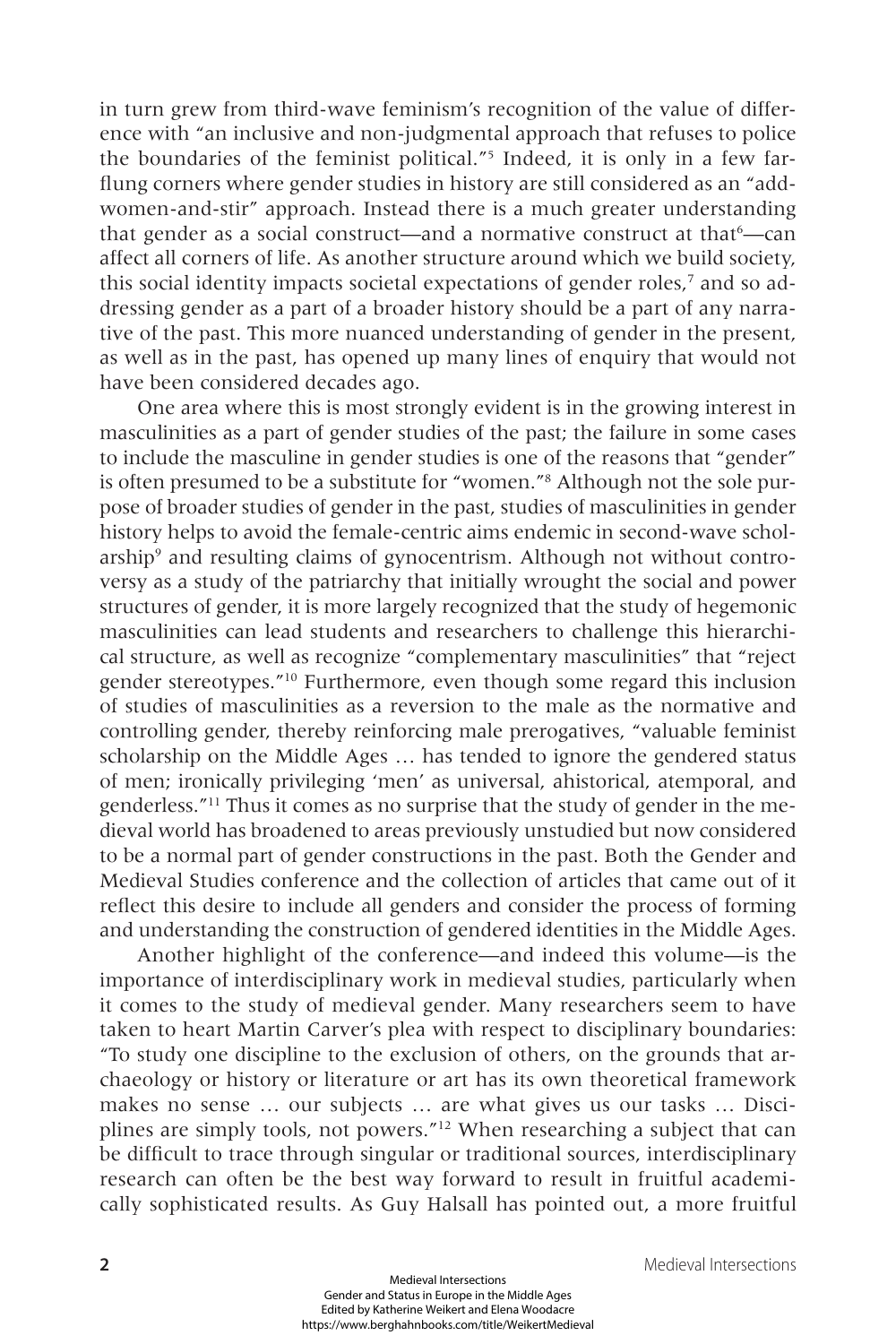method of research would include framing the research question first, and then drawing the evidence to the question, as opposed to allowing the evidence to set the question.13 While this has long been seen as a valid method of research in earlier medieval periods, and particularly eras when there is a perceived lack of evidence, interdisciplinary work in the whole medieval period demonstrates a rich understanding of the value of varied sources.14

Indeed this interdisciplinarity was evidenced throughout the conference and in this volume and scholars have embraced it in their studies of both the early and the later medieval periods. Although the tradition of interdisciplinarity was well represented, many other papers and their subsequent article versions have approached research through maintaining flexible disciplinary boundaries. These include ways of viewing theological and monastic societies, art history and history as companion disciplines, and archaeology, landscape, and history working together for larger societal questions. Medieval studies as a whole is seeking new areas to explore; while single-discipline research is still strong throughout these areas of study, scholars of gender in the medieval world have embraced interdisciplinarity as another way of demonstrating the diversity of gender in the medieval world.

Gender studies nevertheless still pushes boundaries and, by theming both the conference and this issue of *Historical Reflections/Réflexions Historique* on "Gender and Status in the Medieval World," a further aim was identified beyond the study of feminisms and masculinities: a greater depth of study of intersectionality in the medieval world. The term intersectionality was first coined by Kimberlé Crenshaw in 1991 as a way of expressing the combined oppressions of being a woman and a person of color.15 Since then it has taken on a greater meaning in feminism and society, to broadly encompass the idea that differing forms of oppression can intersect and work together within society. Although its use and critiques of tokenism are not without value,16 its concept in terms of seeing beyond a white, heteronormative, Christianized medieval west should be of incredible value to academics working in medieval studies.

Even though it has been utilized by numerous scholars, the term "intersectional" itself has seldom been explicitly adopted by medievalists,<sup>17</sup> despite work that tacitly addresses these key issues. The traditional academic approach to the past is one that narrowed the view of the medieval world, arising from an androcentric viewpoint as well as expectations about not only what the past constituted, but also the scholars who researched it.18 This is the approach from which we strive to remove ourselves, and critiquing these viewpoints is one part of this process. Moving toward intersectionality in our work is another. Although research in the Middle Ages grows out of a system that perpetuated white, middle- and upper-class men as the primary researchers producing historical narratives about powerful men, the medieval world, as we well know, is far more than that. Discussions of intersectionality in the Middle Ages can further nuance an understanding of the past and deprivilege approaches to the medieval world that ignore or reject such nuances.

Weikert and Woodacre • Introduction **3**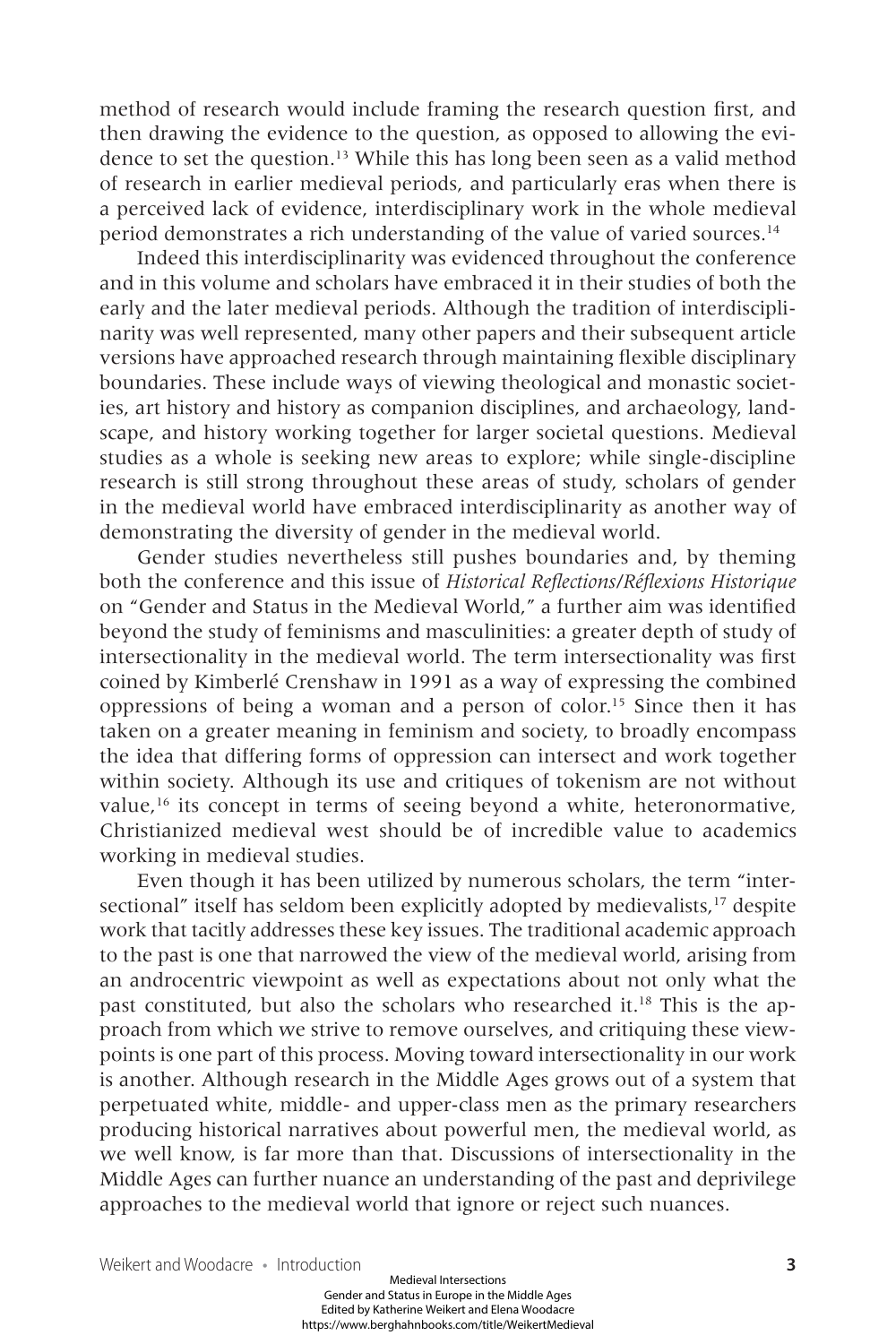Although not explicitly addressed in the call for papers in either the conference or this special issue, the topic of "Gender and Status" gave a broad opportunity to explore overlapping identities that can result in a hierarchized and highly confining social structure. Papers and posters explored concepts such as physical impairment and life-ending illnesses in the Middle Ages;<sup>19</sup> queering the Middle Ages and its gender and sexual identities;<sup>20</sup> class structures and status; $^{21}$  and non-Christian identities in the medieval West. $^{22}$ Medieval research in gender is moving into areas of inquiry that view varying constructions of identity and how these constructions can become agents of oppression in the past, even when such intentions are not always explicit. In other words, we are seeking intersectionality, if not yet using the term. This line of research will, in the long run, only enhance our views of the past; removing a concept of a white, masculine, heteronormative Middle Ages brings the past into a clearer picture of what it meant to be a person in the Middle Ages—regardless of who that person was. Modern-day popular culture in general perpetuates this "traditional" idea of the Middle Ages;<sup>23</sup> by embracing and discussing intersectionality and moving areas of focus in the field, medieval studies can become more fruitful not just in scholarship but also in influencing popular perceptions of the past, a process that can make the past a far richer and more complex world to modern society.

This issue offers a diverse collection of articles that highlight the number of ways in which the term "status" can be interpreted. Instead of choosing to order the articles in the issue chronologically, we decided to organize them thematically, around different ways in which authors chose to investigate the notion of status and its relation to gender. Status can be linked to concepts of power and authority or the ideal of the "elite" in society and, indeed, there was a strong strand of papers at the conference that reflected this perception of status.<sup>24</sup> Two articles in this issue look specifically at high or elite status members of medieval society. Alison Creber's "Mirrors for Margraves" examines the letters of a prominent churchman, Peter Damian, to two important Italian margraves, Godfrey of Tuscany and Adelaide of Turin. Creber argues that, while Damian wrote to both with deference to their elevated status on the duties of their exalted position, Damian's advice to both margraves was deliberately framed in terms of their respective gender. Linda Brown's article also examines a woman who was high ranking in terms of both temporal and spiritual hierarchies in society, as both a princess of England and the abbess of the prominent foundation at Romsey. Brown examines the dramatic change in status of the Princess-Abbess Marie of Blois after the death of her parents and siblings made her heiress to the county of Boulogne, prompting her alleged *raptus* and disputed marriage. Marie's case emphasizes the flexibility of her status as according to secular and sacred needs, and how her social status allowed for fluid movement at times between the two offices of wife and nun-abbess.

An elevated or distinctive societal status need not be explicitly connected to the exercise of authority. Mercedes Pérez Vidal's and Christina Welch and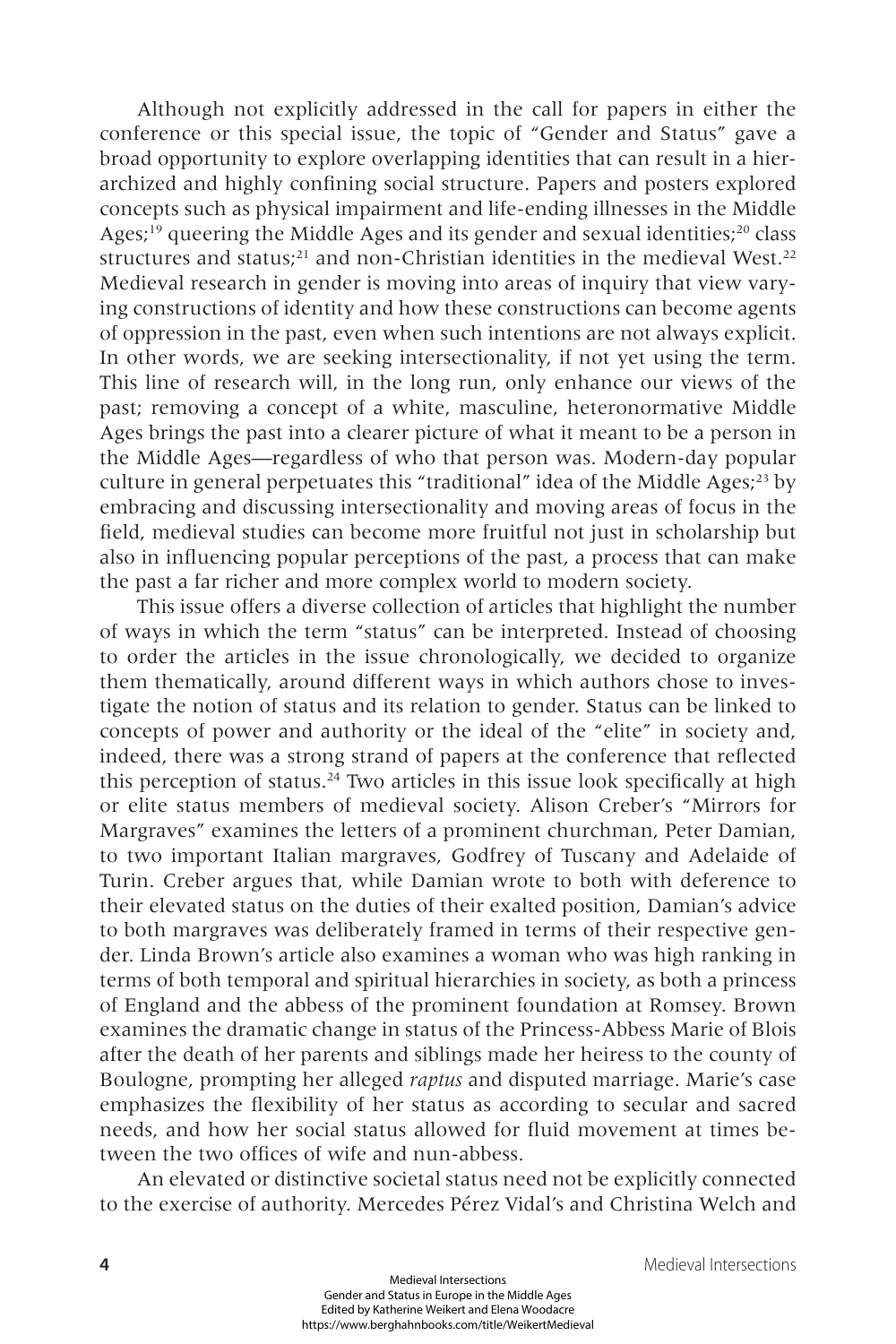Rohan Brown's articles both focus on two different societal groups that seem to be held in semi-seclusion, holding little or no authority: female monastics and male lepers. While these groups appear quite divergent, these case studies reveal that they shared similarities in terms of being set apart from society, through physical separation or enclosure, and with regard to their high spiritual status, as "holy" men and women.

However, status need not be exclusively imagined in terms of social or spiritual hierarchies. Two articles, by Natalie Hanna and Elizabeth Leet, focus on marital or relationship status and how it can be reinforced by language. Both scholars undertake deep textual analysis to demonstrate how they reveal the status of relationships between men and women. In her article, Hanna examines how the terminology used by Chaucer in *Canterbury Tales* reflects the construction of marital status in late medieval England, and methods by which language could reflect systems of control. By contrast, Leet examines how both real and fairy women in Middle English Breton lays submit themselves to objectification—using interest in their bodies in order to help their lovers. By deconstructing linguistic elements of the display of the body, Leet shows how the male gaze could be used or subverted to a female end.

The final three articles all examine the construction of gender and status with an emphasis on the establishment or reinforcement of masculine ideals or patriarchal structures. Sean McGlynn examines how participation in warlike games and chivalric tournaments helped young men construct their gendered identity and status as warriors or knights. In contrast to this emphasis on aggression and perceived "manly" behavior, Rachel Moss discusses the significance of male fainting in Middle English romances. While this could be assumed to undermine or contravene expected male behavior, Moss argues that it reinforced the status of a knight, homosocial bonds, and even late medieval patriarchy itself. Frank Battaglia's article moves from textual analysis to material culture, examining the burial patterns of wrist clasps and what this reveals about concepts of gender identity, status, and an emerging system of patriliny on display through the decoration of female bodies in early Anglo-Saxon culture.

Taken together, these articles highlight the varied nuances of the concept of status and what examinations of both gender and status can reveal about medieval society. These concepts can be seen as binary: elite or low status, married or single, holy or cursed, male or female, or as complementary and cohesive as multiple parts of a societal whole. These articles also reinforce Scott's argument of the importance of gender as a category of historical analysis and the utility of a gender-based exploration of the concept of status in order to increase our knowledge and understanding of the society and culture of the Middle Ages. This special issue reflects the rich collection of scholarship that was featured at the 2014 Gender and Medieval Studies conference—and, indeed, in the tradition established by the conference series as a whole—to continually explore, discuss, and push the boundaries of gender-based studies of the medieval era.<sup>25</sup>

Weikert and Woodacre • Introduction **5**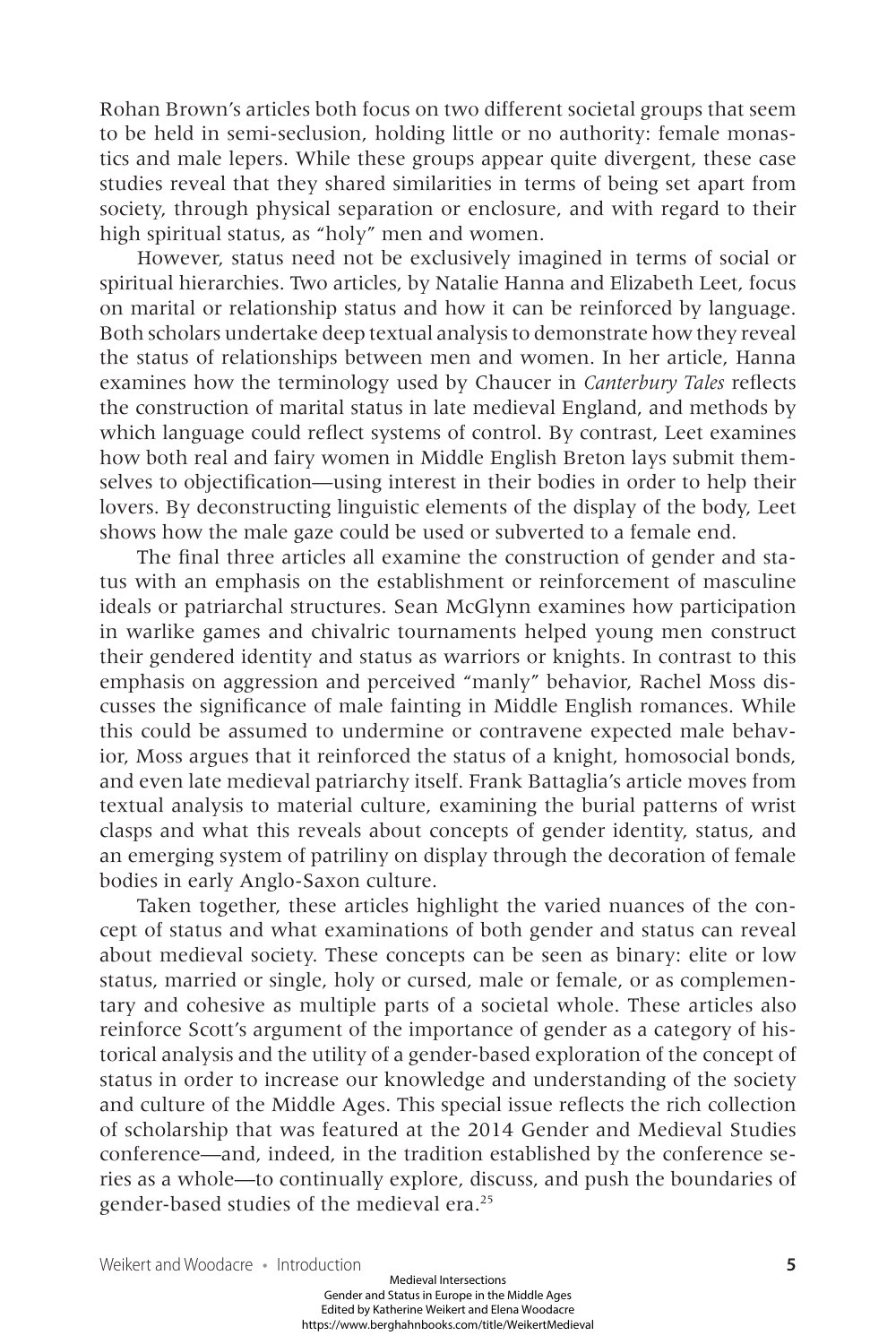## **Notes**

- 1. Lydia Harris, "Physicians, Healers and Midwives: Women in the Medieval Occupation, 1050–1350" (paper presented at the Gender and Medieval Studies Conference, University of Winchester, January 9–11, 2014).
- 2. Matthew Mesley, "Why German Bishops Could Not be Saved: Clerical Masculinities in the Works of Caesarius of Heisterbach" (paper presented at the Gender and Medieval Studies Conference, University of Winchester, January 9–11, 2014).
- 3. Katherine Weikert, "Closing Remarks," (paper presented at the Gender and Medieval Studies Conference, University of Winchester, January 9–11, 2014).
- 4. See Joan Wallach Scott, "Gender: A Useful Category of Historical Analysis," *American Historical Review* 91, no. 5 (1986): 1053–1076.
- 5. R. Clare Snyder, "What Is Third-Wave Feminism? A New Directions Essay," *Signs* 34, no. 1 (2008), accessed August 24, 2014, doi 10.1086/588436.
- 6. Alison Wylie, "Gender Theory and the Archaeological Record: Why Is There No Archaeology of Gender?" in *Engendering Archaeology: Women and Prehistory,* ed. J. Gero and M. Conkley (Oxford: Blackwell, 1991), 46.
- 7. Susan M. Johns, *Noblewomen, Aristocracy and Power in the Twelfth Century Anglo-Norman Realm,* Gender in History (Manchester: Manchester University Press, 2003), 1–7.
- 8. J. Wajcman, "Women and Men Managers: Careers and Equal Opportunities," in *Changing Forms of Employment, Organizations, Skills Gender,* ed. R. Cromtpon, D. Gallie, and K. Purcell (London: Routledge, 1996).
- 9. Amy Wharton, *The Sociology of Gender: An Introduction to Theory and Research* (Oxford: Blackwell, 2005), 5.
- 10. Julie Oyegun, "Working Masculinities Back into Gender," *Agenda: Empowering Women for Gender Equality* 37 (1998): 13, 18.
- 11. Dawn Hadley, "Introduction: Medieval Masculinities," in *Masculinities in Medieval Europe,* ed. Dawn Hadley (London: Longman, 1999), 3.
- 12. Martin Carver, "The Marriage of True Minds: Archaeology with Texts," in *Archaeology: The Widening Debate,* ed. Barry Cunliffe, Wendy Davies, and Colin Renfrew (London: British Academy, 2002), 498.
- 13. Guy Halsall, "Archaeology and Historiography," in *Companion to Historiography,* Routledge Companion Encyclopedias, ed. M. Bentley (London: Routledge, 1997), 805.
- 14. For examples coming solely from the discipline of history, see Guy Halsall, *Barbarian Migrations and the Roman West, 376–568* (Cambridge: Cambridge University Press, 2007); Robin Fleming, *Britain After Rome: The Fall and Rise, 400 to 1070,*  Penguin History of Britain, vol. II (London: Allan Lane, 2010). An indication of rising acceptance of interdisciplinary work from historians can be seen in Fleming's 2013 MacArthur Fellows "Genius" Grant for "challenging the way historians view early medieval Britain and providing a framework for incorporating material culture into the writing of history"; "Robin Fleming," MacArthur Fellow Programme, 2 September 2013, accessed 25 August 2015,<https://www> .macfound.org/fellows/891/.
- 15. Kimberlé Crenshaw, "Mapping the Margins: Intersectionality, Identity Politics, and Violence Against Women of Color," *Stanford Law Review* 43 (1991): 1241–1299.
- 16. See, for example, s. e. smith, "Push(back) at the Intersections: Defining (and Critiquing) 'Intersectionality,'" *Bitch Magazine,* 5 August 2010, accessed 24 August